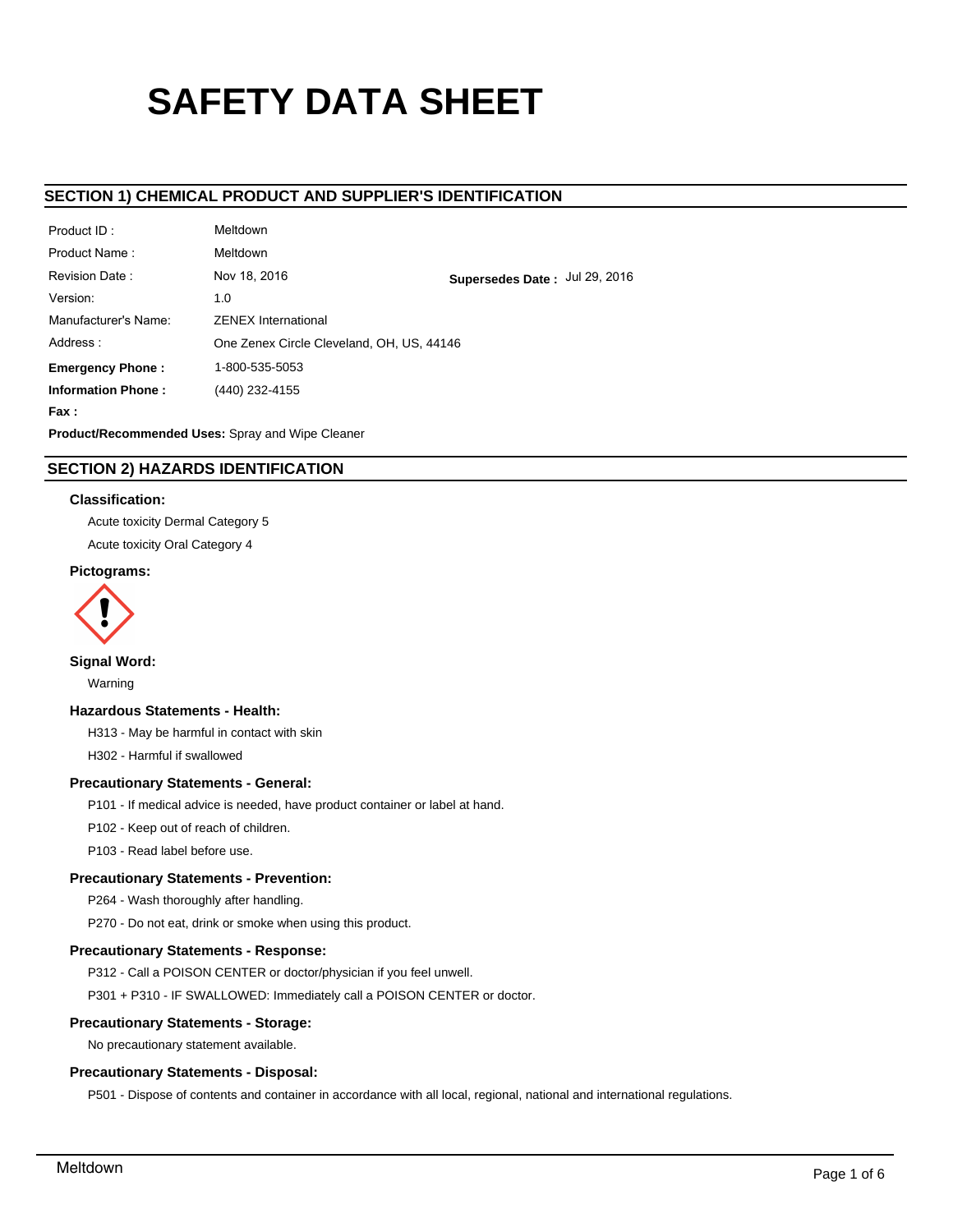| <b>SECTION 3) COMPOSITION / INFORMATION ON INGREDIENTS</b> |                                 |             |  |  |  |
|------------------------------------------------------------|---------------------------------|-------------|--|--|--|
| CAS                                                        | <b>Chemical Name</b>            | % by Weight |  |  |  |
| 0007732-18-5                                               | WATER                           | 75% - 95%   |  |  |  |
| 0000111-76-2                                               | ETHYLENE GLYCOL MONOBUTYL ETHER | $2\% - 6\%$ |  |  |  |

## **SECTION 4) FIRST-AID MEASURES**

#### **Inhalation:**

Remove source of exposure or move person to fresh air and keep comfortable for breathing. Immediately call a POISON CENTER/doctor. If breathing has stopped, trained personnel should begin rescue breathing or, if the heart has stopped, immediately start cardiopulmonary resuscitation (CPR) or automated external defibrillation(AED).

#### **Eye Contact:**

Remove source of exposure or move person to fresh air. Rinse eyes cautiously with lukewarm, gently flowing water for several minutes, while holding the eyelids open. Remove contact lenses, if present and easy to do. Continue rinsing for a duration of 15-20 minutes. Take care not to rinse contaminated water into the unaffected eye or onto the face. If eye irritation persists: Get medical advice/attention.

#### **Skin Contact:**

Take off immediately contaminated clothing. Rinse skin with water/shower for 5 minutes or until product is removed. Store contaminated clothing under water and wash before re-use or discard.

#### **Ingestion:**

Rinse mouth. Do NOT induce vomiting. Immediately call a POISON CENTER/doctor. If vomiting occurs naturally, lie on your side, in the recovery position.

## **SECTION 5) FIRE-FIGHTING MEASURES**

#### **Suitable Extinguishing Media:**

Will not burn. Use extinguishing media suitable for surrounding fire.

#### **Specific Hazards in Case of Fire:**

None.

### **Fire-Fighting Procedures:**

Product is non-combustible.

Isolate immediate hazard area and keep unauthorized personnel out. Stop spill/release if it can be done safely. Move undamaged containers from immediate hazard area if it can be done safely.

Dispose of fire debris and contaminated extinguishing water in accordance with official regulations.

#### **Special Protective Actions:**

Wear protective pressure self-contained breathing apparatus (SCBA)and full turnout gear.

## **SECTION 6) ACCIDENTAL RELEASE MEASURES**

#### **Emergency Procedure:**

ELIMINATE all ignition sources (no smoking, flares, sparks or flames in immediate area).

Do not touch or walk through spilled material.

Isolate hazard area and keep unnecessary people away. Remove all possible sources of ignition in the surrounding area. Wash product to sewer with large amounts of water in accordance with all federal, state, and local laws.

#### **Recommended Equipment:**

Safety glasses and gloves

#### **Personal Precautions:**

Avoid contact with skin, eye or clothing. Do not touch damaged containers or spilled materials unless wearing appropriate protective clothing.

## **Environmental Precautions:**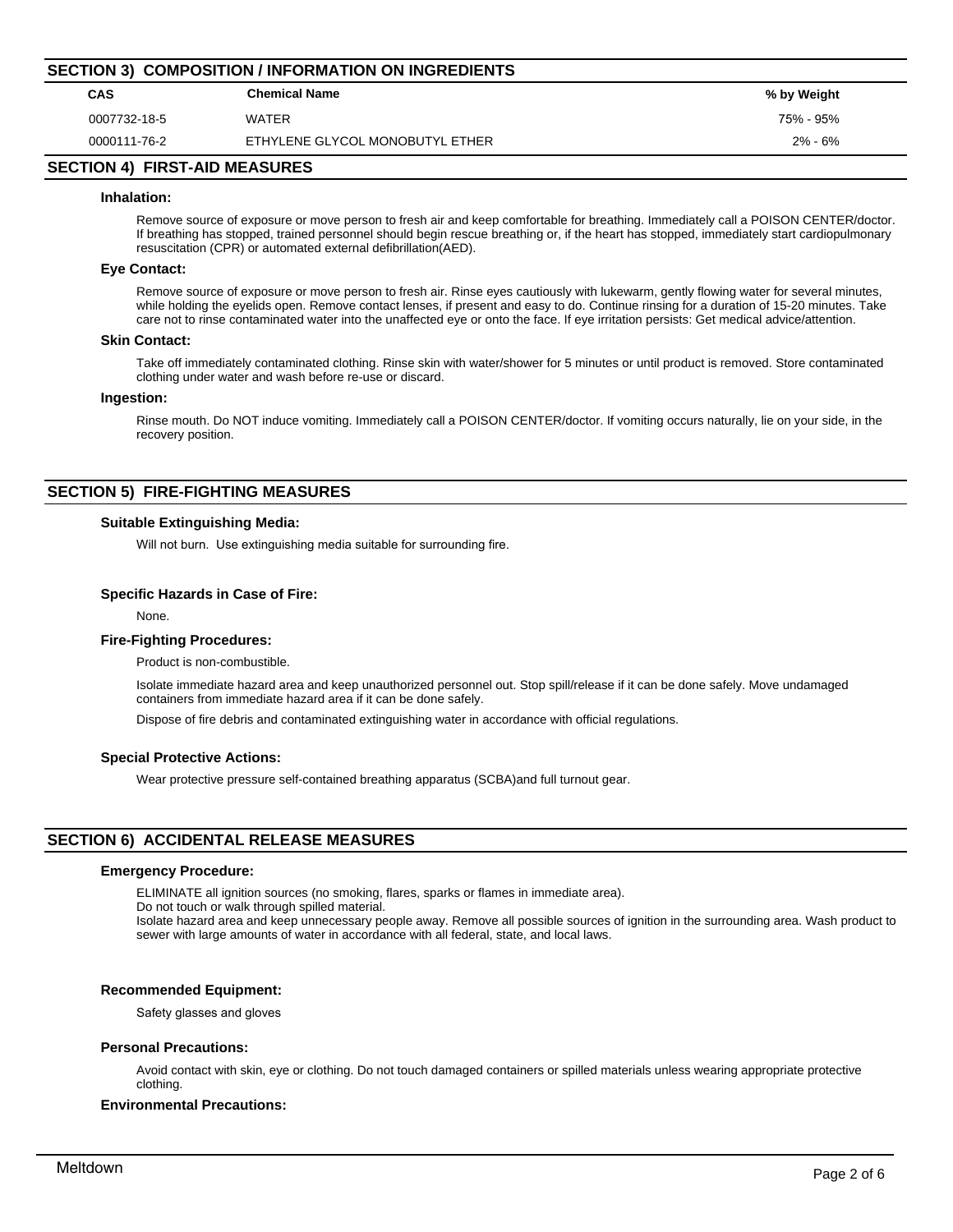# **SECTION 7) HANDLING AND STORAGE**

#### **General:**

Wash hands after use. Do not get in eyes, on skin or on clothing. Use good personal hygiene practices. Eating, drinking and smoking in work areas is prohibited. Remove contaminated clothing and protective equipment before entering eating areas.

#### **Ventilation Requirements:**

Not normally required.

#### **Storage Room Requirements:**

Keep container(s) tightly closed and properly labeled. Store in cool, dry, well-ventilated areas away from heat, direct sunlight and incompatibilities. Store in approved containers and protect against physical damage. Keep containers securely sealed when not in use. Containers that have been opened must be carefully resealed to prevent leakage. Empty container retain residue and may be dangerous.

## **SECTION 8) EXPOSURE CONTROLS, PERSONAL PROTECTION**

#### **Eye Protection:**

Wear eye protection with side shields or goggles. Wear indirect-vent, impact and splash resistant goggles when working with liquids. If additional protection is needed for entire face, use in combination with a face shield.

#### **Skin Protection:**

Use of gloves approved to relevant standards made from the following materials may provide suitable chemical protection: PVC, neoprene or nitrile rubber gloves. Suitability and durability of a glove is dependent on usage, e.g. frequency and duration of contact, chemical resistance of glove material, glove thickness, dexterity. Always seek advice from glove suppliers. Contaminated gloves should be replaced. Use of an apron and over- boots of chemically impervious materials such as neoprene or nitrile rubber is recommended to avoid skin sensitization. The type of protective equipment must be selected according to the concentration and amount of the dangerous substance at the specific workplace. Launder soiled clothes or properly disposed of contaminated material, which cannot be decontaminated.

#### **Respiratory Protection:**

None normally required

#### **Appropriate Engineering Controls:**

If needed, provide exhaust ventilation or other engineering controls to keep the airborne concentrations of vapors below their respective threshold limit value.

| <b>Chemical Name</b>                             | OSHA<br>TWA<br>(ppm) | OSHA<br><b>TWA</b><br>(mg/m3) | <b>OSHA</b><br><b>STEL</b><br>(ppm) | つSHA<br>STEL<br>(mg/m3) | OSHA-<br>Tables-<br>Z1.2.3 | <b>OSHA</b><br>Carcinogen | OSHA<br><b>Skin</b><br>designation | <b>NIOSH</b><br>twa<br>(ppm) | <b>NIOSH</b><br>TWA<br>(mg/m3) | <b>NIOSH</b><br>STEL<br>(ppm) | <b>NIOSH</b><br>STEL<br>(mg/m3) | <b>NIOSH</b><br>Carcinogen |
|--------------------------------------------------|----------------------|-------------------------------|-------------------------------------|-------------------------|----------------------------|---------------------------|------------------------------------|------------------------------|--------------------------------|-------------------------------|---------------------------------|----------------------------|
| <b>ETHYLENE GLYCOL</b><br><b>MONOBUTYL ETHER</b> | 50                   | 240                           |                                     |                         |                            |                           |                                    |                              | 24                             |                               |                                 |                            |

| <b>Chemical Name</b>                      | <b>ACGIH</b> | ACGIH   | ACGIH | ACGIH   |
|-------------------------------------------|--------------|---------|-------|---------|
|                                           | TWA          | TWA     | STFI  | STFI    |
|                                           | (ppm)        | (mq/m3) | (ppm) | (mg/m3) |
| ETHYLENE GLYCOL<br><b>MONOBUTYL ETHER</b> | 20           | 97      |       |         |

# **SECTION 9) PHYSICAL AND CHEMICAL PROPERTIES**

#### **Physical and Chemical Properties**

Density 8.31093 lb/gal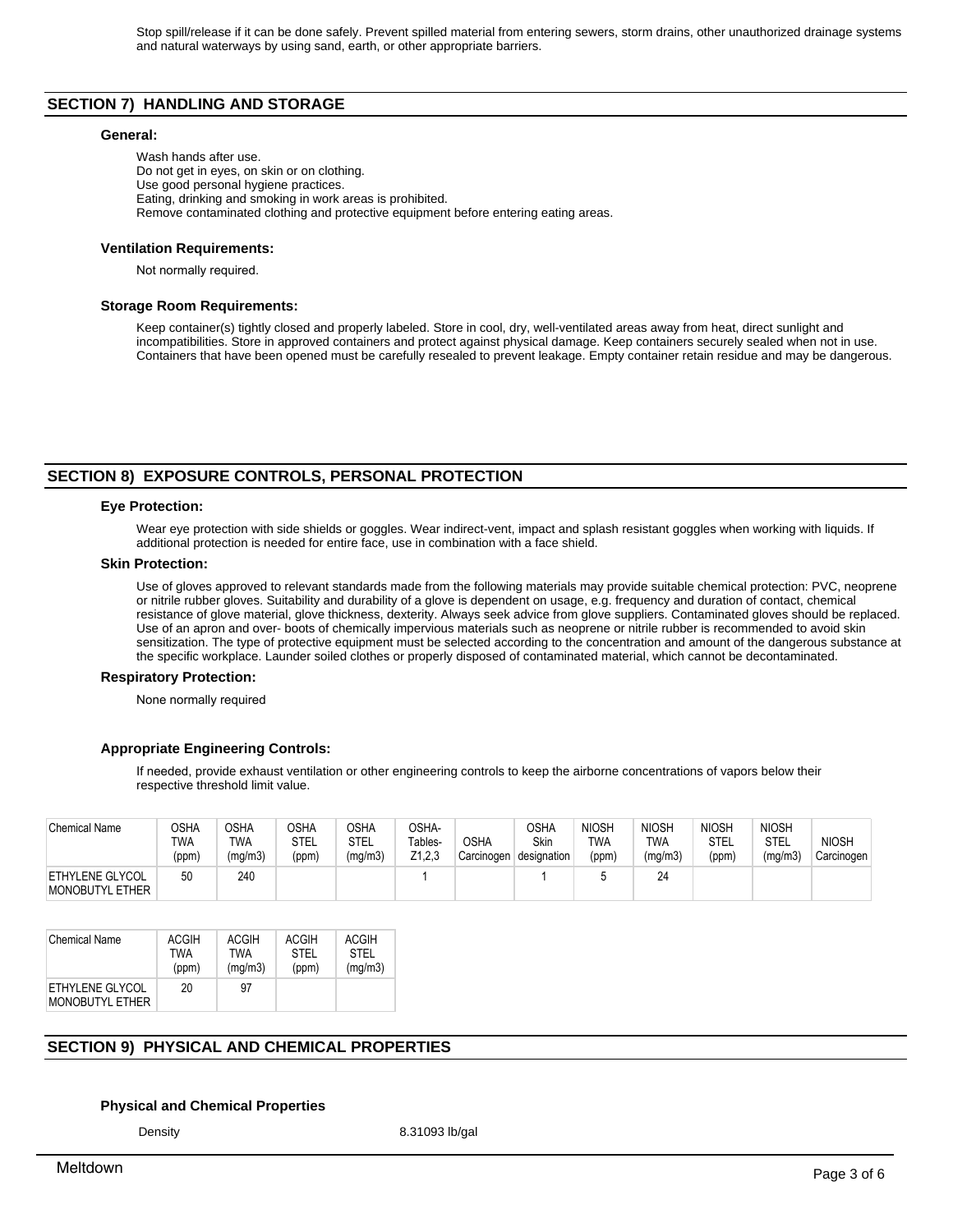| % Solids By Weight             | 0.00000%             |
|--------------------------------|----------------------|
| Density VOC                    | 0.33161 lb/gal       |
| % VOC                          | 3.99000%             |
| <b>VOC Actual</b>              | 0.33161 lb/gal       |
| <b>VOC Actual</b>              | 39.73635 g/l         |
| Appearance                     | Lime Green Liquid    |
| Odor Threshold                 | N.A.                 |
| Odor Description               | Lemon/Lime Fragrance |
| pH                             | 11.7                 |
| <b>Water Solubility</b>        | Complete             |
| Flammability                   | Will not burn        |
| Flash Point Symbol             | N.A.                 |
| <b>Flash Point</b>             | N.A.                 |
| Viscosity                      | N.A.                 |
| Lower Explosion Level          | N.A.                 |
| <b>Upper Explosion Level</b>   | N.A.                 |
| Vapor Pressure                 | N.A.                 |
| <b>Melting Point</b>           | N.A.                 |
| Vapor Density                  | N.A.                 |
| <b>Freezing Point</b>          | N.A.                 |
| Low Boiling Point              | 215 °F               |
| High Boiling Point             | N.A.                 |
| Decomposition Pt               | N.A.                 |
| Auto Ignition Temp             | N.A.                 |
| <b>Evaporation Rate</b>        | N.A.                 |
| VOC Composite Partial Pressure | N.A.                 |
|                                |                      |

# **SECTION 10) STABILITY AND REACTIVITY**

## **Stability:**

The product is stable under normal storage conditions.

## **Conditions to Avoid:**

No data available.

## **Incompatible Materials:**

Oxidizing agents, acids.

## **Hazardous Reactions/Polymerization:**

Will not occur.

## **Hazardous Decomposition Products:**

None known.

# **SECTION 11) TOXICOLOGICAL INFORMATION**

# **Skin Corrosion/Irritation:**

Concentrate can cause irritation.

## **Serious Eye Damage/Irritation:**

Concentrate can cause irritation, redness, or tearing.

## **Carcinogenicity:**

No data available

# **Germ Cell Mutagenicity:**

No data available

# **Reproductive Toxicity:**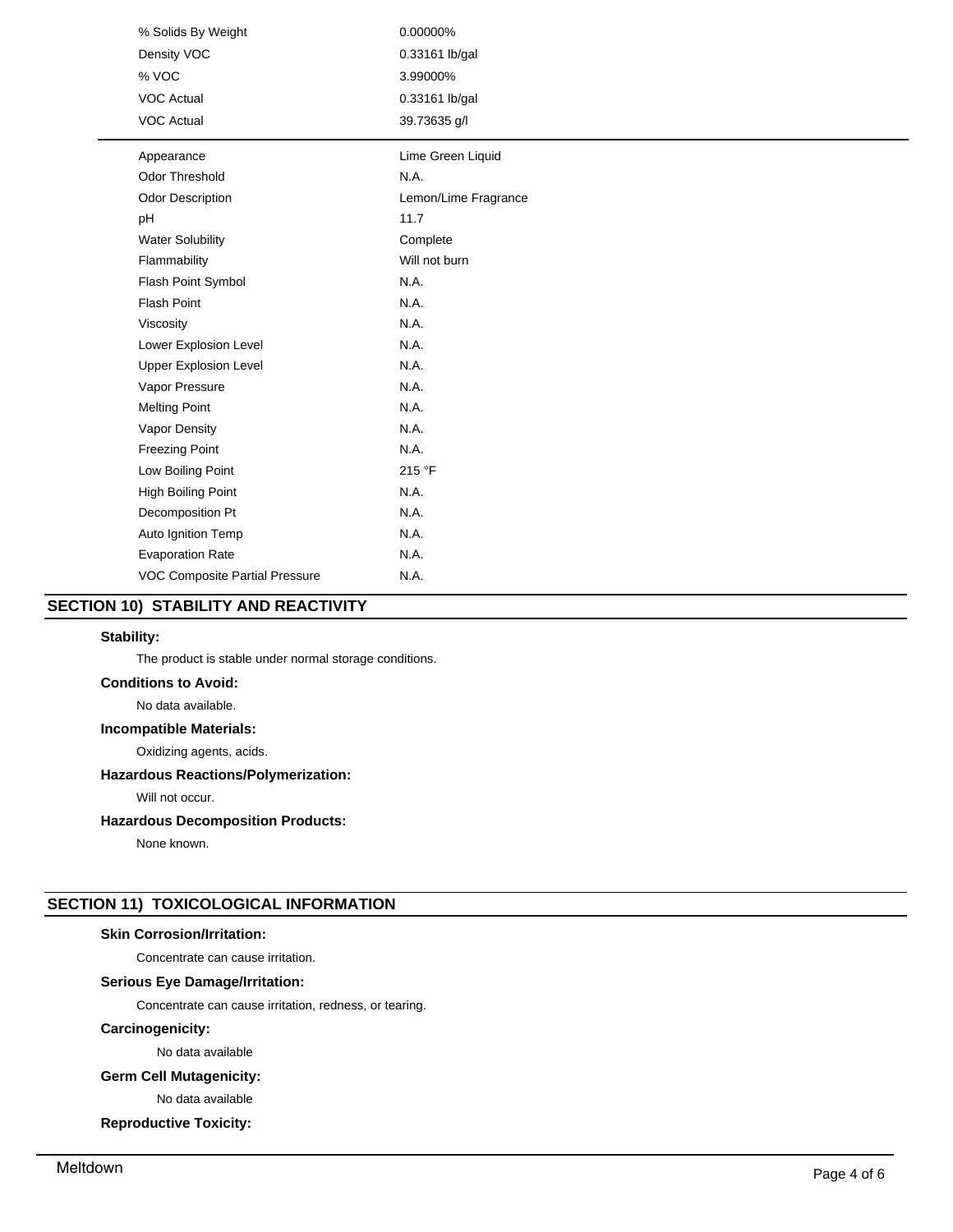#### No data available

## **Respiratory/Skin Sensitization:**

No data available

## **Specific Target Organ Toxicity - Single Exposure:**

No data available

## **Specific Target Organ Toxicity - Repeated Exposure:**

No data available

# **Aspiration Hazard:**

No data available

# **Acute Toxicity:**

If swallowed, product may be irritating to the gastrointestinal system.

## 0000111-76-2 ETHYLENE GLYCOL MONOBUTYL ETHER

LC50 (female rat): 450 ppm (4-hour exposure) (2) LC50 (male rat): 486 ppm (4-hour exposure) (2)

LD50 (oral, male weanling rat): 3000 mg/kg (1)

LD50 (oral, 6-week old male rat): 2400 mg/kg (1)

LD50 (oral, yearling male rat): 560 mg/kg (1)

LD50 (oral, female rat): 530 mg/kg; 2500 mg/kg (1)LD50 (oral, male mouse): 1230 mg/kg (1)

LD50 (oral, rabbit): 320 mg/kg (1)

LD50 (dermal, male rabbit): 406 mg/kg (cited as 0.45 mL/kg) (1)

# **Potential Health Effects - Miscellaneous**

0000111-76-2 ETHYLENE GLYCOL MONOBUTYL ETHER

Can be absorbed through the skin in harmful amounts. May cause injury to the kidneys, liver, blood and/or bone marrow. Repeated overexposure may result in damage to the blood. Eye contact may cause corneal injury. Has been toxic to the fetus in laboratory animals at doses that are toxic to the mother.

# **SECTION 12) ECOLOGICAL INFORMATION**

## **Toxicity:**

No data available.

## **Persistence and Degradability:**

No data available.

**Bio-Accumulative Potential:**

## No data available.

# **Mobility in Soil:**

No data available.

# **Other Adverse Effects:**

No data available.

# **SECTION 13) DISPOSAL CONSIDERATIONS**

# **Water Disposal:**

Under RCRA, it is the responsibility of the user of the product, to determine at the time of disposal whether the product meets RCRA criteria for hazardous waste. Waste management should be in full compliance with federal, state, and local laws.

Empty containers retain product residue which may exhibit hazards of material, therefore do not pressurize, cut, glaze, weld or use for any other purposes. Return drums to reclamation centers for proper cleaning and reuse.

# **SECTION 14) TRANSPORT INFORMATION**

# **U.S. DOT Information:**

Not regulated.